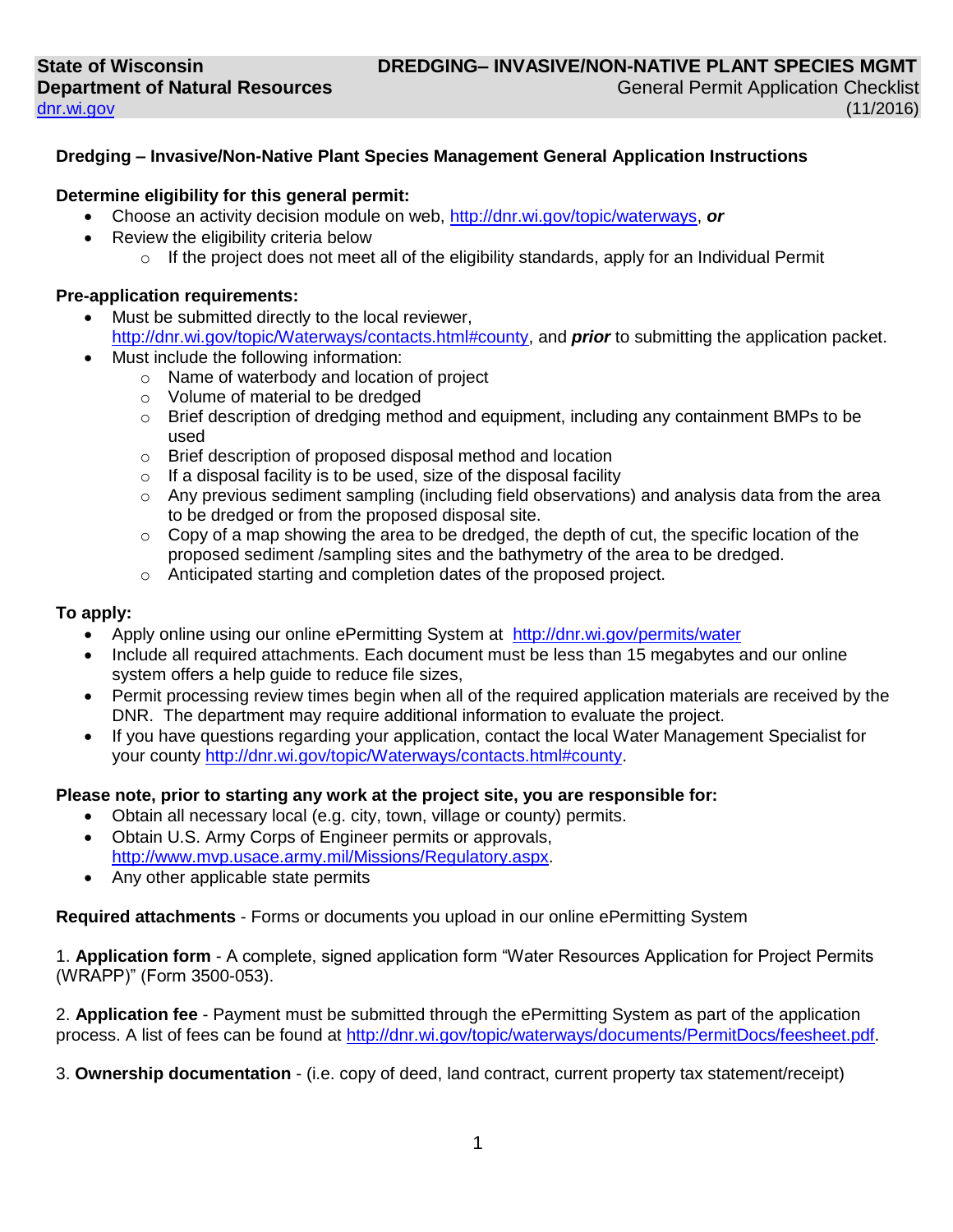4. **Photographs** that clearly show the on-the-ground conditions of the existing project areas. Remember that too much snow cover or vegetation may obscure important details. If possible, have another person stand near the project area for size reference. Color images are preferred.

5. **Site maps** that clearly illustrate the location and perimeter of the project site, and its relationship to nearby water resources (e.g. lakes, rivers, streams or wetlands), major landmarks and roads. Provide copies of relevant maps (e.g. wetland, aerial, topographical, soil, floodplain, or zoning maps), with the project location clearly identified. The department offers a web mapping tool to assist in creating these maps at [http://dnr.wi.gov/topic/surfacewater/swdv/.](http://dnr.wi.gov/topic/surfacewater/swdv/)

6. **Plans and specifications** that show what you intend to do. Plan drawings should be clear and to scale. Be sure to draw all plans as accurately and detailed as possible. The department reserves the right to require additional information to evaluate the project. Please refer to this sample drawing for assistance developing your plans and specifications,

[http://dnr.wi.gov/topic/Waterways/sample\\_drawings/Dredging\\_Invasive\\_Management\\_Sample\\_Drawing.pdf.](http://dnr.wi.gov/topic/Waterways/sample_drawings/Dredging_Invasive_Management_Sample_Drawing.pdf)

7. **Narrative description** of your proposal on a separate page. Please include:

- What the project is, purpose of project, and need for the project
- How you intend to carry out the project, including methods, materials, and equipment
- Your proposed construction schedule and sequence of work
- What temporary and permanent erosion control measures will be used
- The location of any disposal area for dredged or excavated materials
- For disturbances or fill, provide a description of type, composition, and quality of materials
- How you plan to avoid, minimize and mitigate impacts to waterways
- Area (e.g. linear feet) impacted

8. **Proof of pre-application requirement submittal** - This would either be documentation from the local reviewer saying that no sampling will be required, or sampling results from the project area.

9. **Endangered and threatened resources** - The applicant is not required, but is encouraged to request an endangered resources (ER) review letter before applying for the permit. Information on how to obtain a review can be found by visiting the website at [http://dnr.wi.gov/topic/ERReview/Review.html.](http://dnr.wi.gov/topic/ERReview/Review.html) The applicant can also visit the NHI Public Portal, [http://dnr.wi.gov/topic/ERReview/PublicPortal.html,](http://dnr.wi.gov/topic/ERReview/PublicPortal.html) to determine if a full ER Review is required. Read the 'What is an ER Preliminary Assessment and what do the results mean?' section to determine follow-up steps.

10. **Historical and cultural resources** - If you are aware there is a historical or cultural resource present, you are **required** to contact the Wisconsin State Historical Society to verify and receive documentation that the activity will not result in an adverse impact to these resources.

# **Eligibility criteria:**

Projects that do not meet all criteria are not eligible for this general permit. If your project does not qualify for this general permit, you may apply for an individual permit.

The project shall be located on the exposed lakebed of outlying waters.

The project shall be conducted when the exposed lakebed is dry.

The project area to which this general permit applies shall be under the same ownership as the applicant.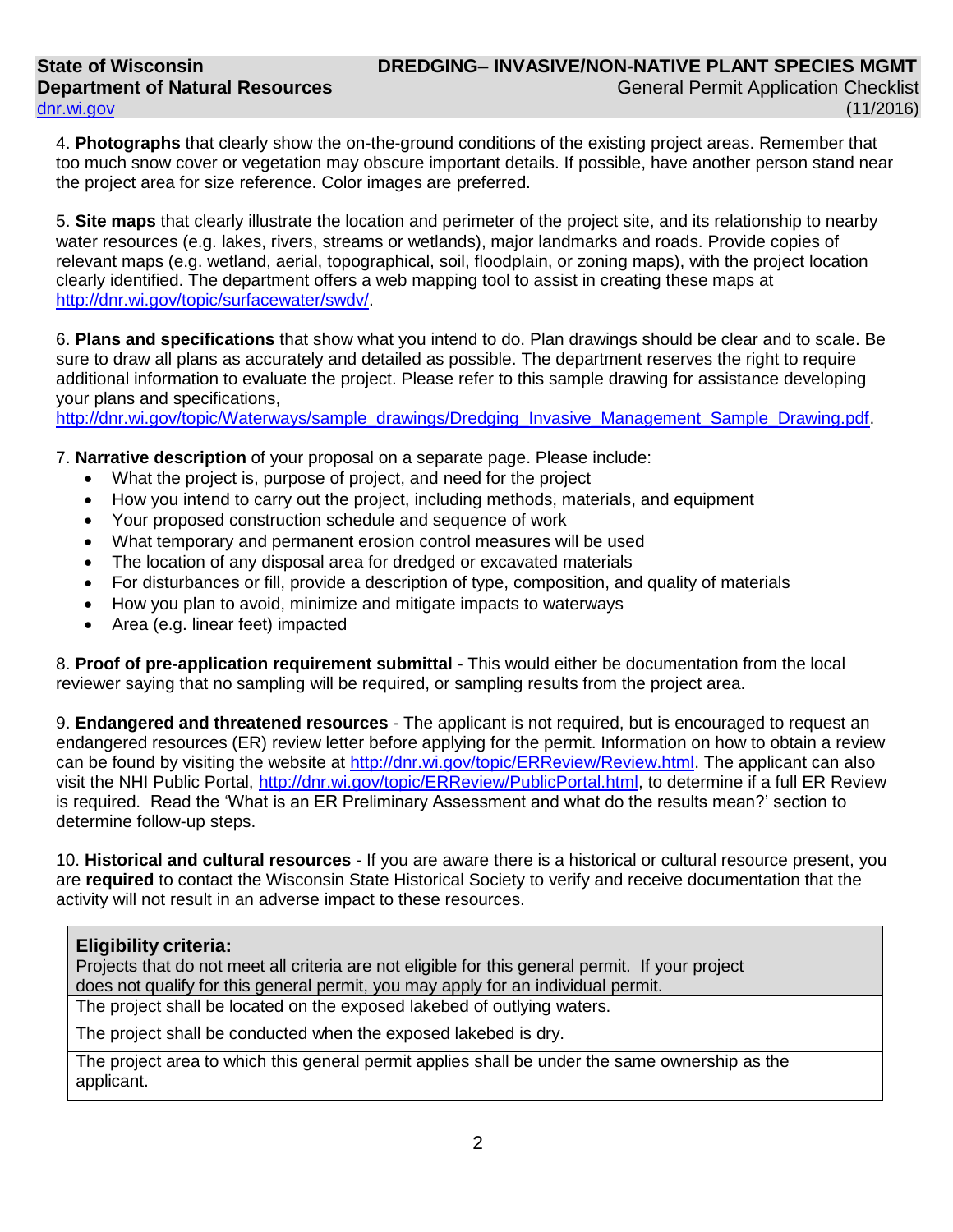## **State of Wisconsin Department of Natural Resources** [dnr.wi.gov](http://dnr.wi.gov/)

| The use of the motor vehicle is for the purpose of controlling emergent invasive or<br>nonnative aquatic plant species as designated by the department under s. 23.24, Stats.,<br>and s. NR 109.07.                                                                                                                                                                                                                                                                                                          |  |
|--------------------------------------------------------------------------------------------------------------------------------------------------------------------------------------------------------------------------------------------------------------------------------------------------------------------------------------------------------------------------------------------------------------------------------------------------------------------------------------------------------------|--|
| The use of the motor vehicle is for mowing or spreading herbicide in conformance with a written<br>invasive or nonnative aquatic plant species control plan approved by the department.                                                                                                                                                                                                                                                                                                                      |  |
| An invasive or nonnative aquatic plant species control plan, as required under s. NR 109.04<br>(3) and described in s. NR 109.09, must contain the following items: a description of the<br>existing condition including the types of plants present and their abundance; a strategy for<br>the control of the invasive or nonnative aquatic plant species; a plan for the re-establishment<br>of the native plant community; and a monitoring plan to assess the success or failure of the<br>control plan. |  |
| For projects requiring a permit under ch. NR 107 or 109, before the department can consider<br>the application complete or issue a general permit under this section, the applicant shall submit<br>documentation to demonstrate that a permit under ch. NR 107 or 109 has been applied for.                                                                                                                                                                                                                 |  |
| Note: The chemical treatment of aquatic plants may require a permit under ch. NR 107 and physical<br>removal of aquatic plants may require a permit under ch. NR 109.                                                                                                                                                                                                                                                                                                                                        |  |
| The motor vehicle may only be operated in the specific area that is detailed in the approved<br>invasive species control plan or permit. This permit does not authorize the operation of any<br>motor vehicle in areas outside of those designated in the approved plan or permit.                                                                                                                                                                                                                           |  |
| Equipment used shall be low ground pressure equipment, including wide-tire vehicles, and<br>tracked equipment, to minimize rutting. Equipment operation shall cease when rutting occurs. Any<br>rutting of the lakebed shall be immediately restored by the operator of the vehicle.                                                                                                                                                                                                                         |  |
| Note: The depth of the rut is measured from the original lakebed surface to the bottom of the depression. If<br>individual lug depressions are visible, the depth would be measured to the lesser of the 2 depths (e.g., the<br>top of the lug). Measurements are not cumulative.                                                                                                                                                                                                                            |  |
| The motor vehicle shall be used in a manner that minimizes the impacts to the native lakebed<br>material and any surrounding native vegetation.                                                                                                                                                                                                                                                                                                                                                              |  |
| To minimize impacts to small animals and native plants and to prevent soil disruption and<br>rhizome spread, the mowing deck shall be set no lower than 4 inches above the ground when<br>operating equipment.                                                                                                                                                                                                                                                                                               |  |
| To protect wildlife habitat during nesting seasons, the use of a motor vehicle to control emergent<br>invasive or nonnative aquatic plant species may only occur between August 1st and March 15th<br>of the subsequent year.                                                                                                                                                                                                                                                                                |  |
| The applicant may request that the wildlife habitat nesting season date restrictions be waived by<br>the department on a case-by-case basis, by submitting a written statement signed by the local<br>department wildlife biologist, documenting consultation about the proposed control plan, and that<br>the local department wildlife biologist has determined that the requirements are not necessary to<br>protect wildlife habitat during the nesting season for the proposed project.                 |  |
| Any dredged material removed from the waterbody may not be permanently placed in a wetland,<br>or floodway or re-deposited below the ordinary high water mark of a navigable waterway.                                                                                                                                                                                                                                                                                                                       |  |
| Any dredged material removed from the waterbody may be temporarily stockpiled in an upland<br>area provided it is separated from the stream by an installed silt fence or a protective,<br>vegetated buffer strip not less than 20 feet in width.                                                                                                                                                                                                                                                            |  |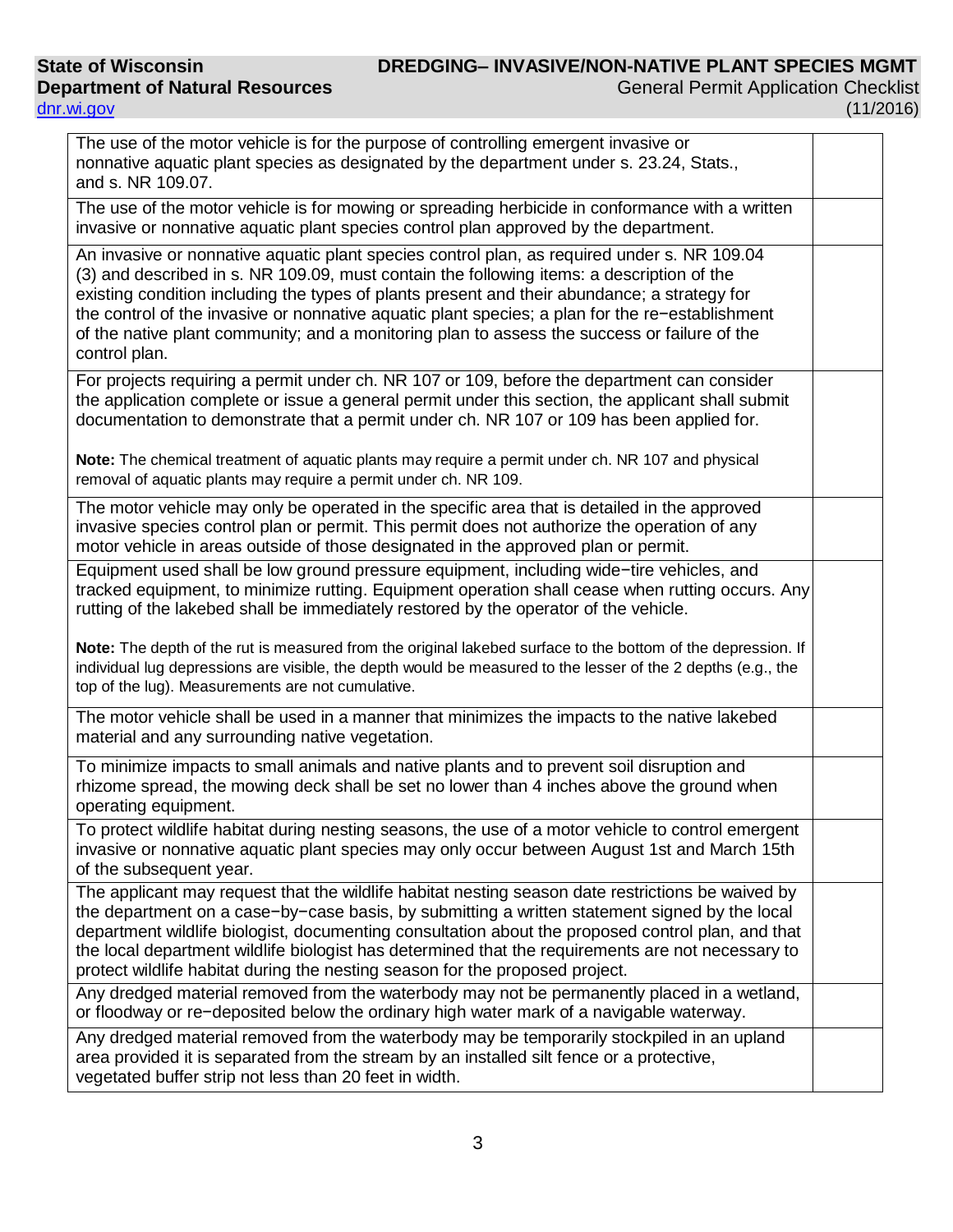| Dredged material may be temporarily placed for not more than 8 hours within a wetland or below<br>the ordinary high water mark of a navigable waterway if the material is placed on matting with<br>appropriate erosion control to prevent runoff. Any areas used for temporary placement shall be<br>completely restored within 24 hours.                                                                                                                                 |  |
|----------------------------------------------------------------------------------------------------------------------------------------------------------------------------------------------------------------------------------------------------------------------------------------------------------------------------------------------------------------------------------------------------------------------------------------------------------------------------|--|
| The project shall be conducted in a manner that prevents dispersal of sediment away from<br>the project site. Temporary control measures such as silt curtains shall be used as needed,<br>and shall be installed prior to dredging and removed from the waterbody no more than 24<br>hours after dredging is complete. Any temporary control measures shall follow all state<br>lighting requirements and may not obstruct navigation.                                    |  |
| Dredging shall be conducted to minimize the re-suspension of sediment to the maximum extent<br>practicable in accordance with the following:                                                                                                                                                                                                                                                                                                                               |  |
| For trout streams identified under s. NR 1.02 (7) and perennial tributaries to those trout<br>streams, the total suspended solid concentrations may not exceed 40 mg/L.                                                                                                                                                                                                                                                                                                    |  |
| For all other waters, the total suspended solid concentrations may not exceed 80 mg/L.<br>$\bullet$                                                                                                                                                                                                                                                                                                                                                                        |  |
| The applicant shall provide information that the dredged material does not contain any hazardous<br>substance as follows:                                                                                                                                                                                                                                                                                                                                                  |  |
| Through the collection and laboratory analysis of the dredged material in compliance<br>with ch. NR 347; or                                                                                                                                                                                                                                                                                                                                                                |  |
| Through the review of historical dredge material information from the vicinity of the<br>$\bullet$<br>proposed project that was collected and analyzed in accordance with ch. NR 347; or                                                                                                                                                                                                                                                                                   |  |
| By assessing the potential for hazardous substances to be present based upon the<br>characteristic of the watershed, industrial and municipal discharges to the waterbody<br>and dredge material data from similar waterways.                                                                                                                                                                                                                                              |  |
| If the project location is within the riparian zone, the applicant is the riparian owner or has<br>permission of the riparian owner to dredge the bottom material.                                                                                                                                                                                                                                                                                                         |  |
| Erosion control measures shall meet or exceed the technical standards for erosion control<br>approved by the department under subch. V of ch. NR 151. Any area where topsoil is exposed<br>during placement, repair or removal of a structure shall be immediately seeded and mulched to<br>stabilize disturbed areas and prevent soils from being eroded and washed into the waterway.<br>These standards can be found at: http://dnr.wi.gov/topic/stormwater/standards/. |  |
| Unless part of a permanent storm water management system, all temporary erosion and<br>sediment control practices will be removed upon final site stabilization. All areas disturbed<br>during removal of temporary erosion and sediment control practices will be restored.                                                                                                                                                                                               |  |
| Any area within 75 feet of the ordinary high water mark, where topsoil is exposed during<br>construction, shall be stabilized within 24 hours to prevent soil from being eroded and washed<br>into the waterway.                                                                                                                                                                                                                                                           |  |
| All equipment used for the project shall be designed and properly sized to minimize the amount<br>of sediment that can escape into the water.                                                                                                                                                                                                                                                                                                                              |  |